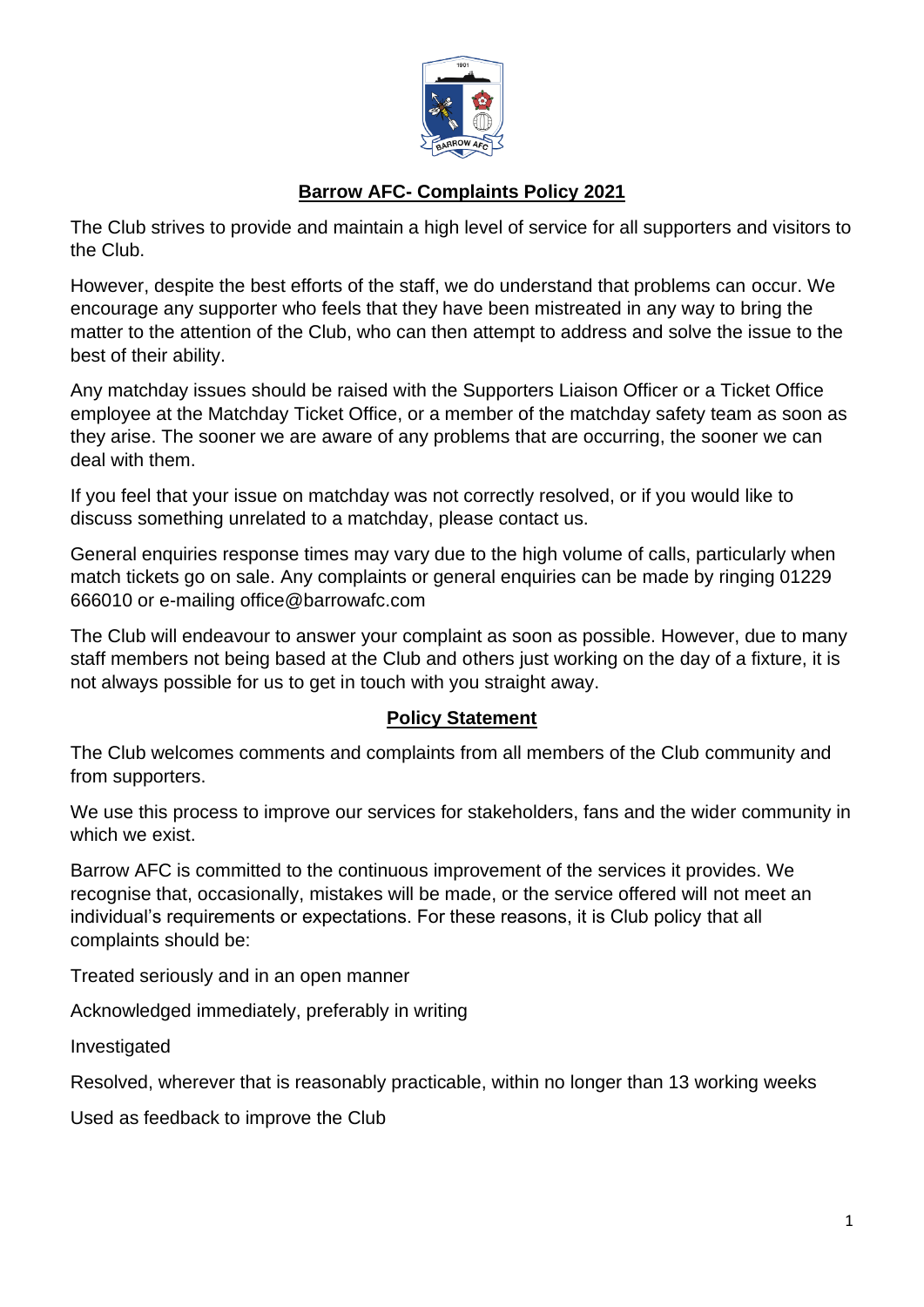

No complainant brining a complaint under this procedure will be treated less favourably by any member of staff. If there is evidence to the contrary, the member of staff may be subject to disciplinary proceedings.

#### **Scope**

The policy applies to all members of the Club but does not replace procedures for staff grievances and disciplinary action. Those procedures should be used where appropriate.

The Human Rights Act 1998 applies to the operation of this policy.

### **Responsibilities**

All Club Staff have a responsibility for receiving complaints, treating them seriously and dealing with them promptly and courteously in accordance with the procedure set out below.

Heads of Department have a responsibility for resolving a complaint, and leading or contributing to an investigation into a complaint when this is considered appropriate.

The Chief Executive is responsible for resolving complaints which have not been resolved. The decision made by the Chief Executive is final.

The Board of Directors is responsible for ensuring that the complaints policy and procedure are operating effectively and may become directly involved if a complaint is directed against the Chief Executive or a Director.

### **Stage 1**

The Club expects complaints to be made informally to a member of staff in the first instance. The Club will then forward to the relevant member of staff. Where this does not result in satisfactory resolution, the complaint should be submitted in writing to the Club. The Club usually expects complaints to be made by the person concerned. However, it will consider complaints made by a parent or advocate.

Anonymous complaints cannot be investigated.

# **Stage 2**

It is the Club's policy to respond to supporters within a maximum of seven working days and this will be done either by telephone, email or letter explaining what has happened as a result of the complaint. Where this involves a member of staff, specific detail of action taken will not be made available. This is to ensure that our employees are afforded appropriate dignity at work. If it is not possible to provide a full response at that time, an acknowledgement will be sent and a detailed reply will follow within 21 working days of receipt of the original communication.